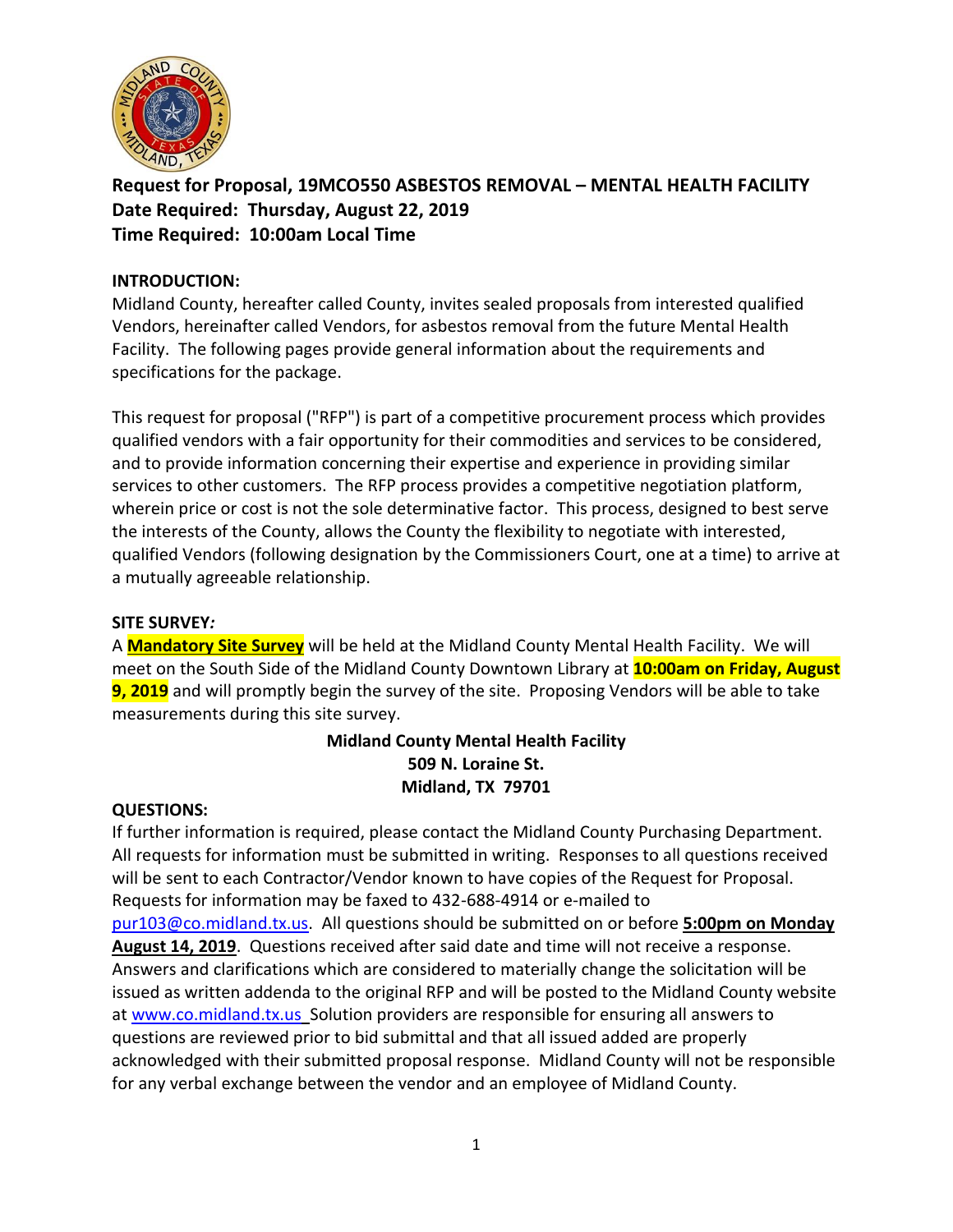# **COPIES AND RECEIPT:**

Please submit one (1) original, three (3) copies, and an electronic copy on USB drive of the proposal. **An executed copy of the Proposal Affidavit SIGNED AND NOTARIZED (Page 8) must be included in each submission.** Please note that if no Proposal Affidavit is included, the response will be rejected. Midland County is exempt from all state and federal taxes. Tax exempt certificates are available upon request.

All responses should be submitted in a sealed envelope, marked on the outside**,** 

# **19MCO550 ASBESTOS REMOVAL – MENTAL HEALTH FACILITY**

**\_\_\_\_\_\_\_\_\_\_\_\_\_\_\_\_\_\_\_\_\_\_\_\_ Company Name**

Responses must be received by **10:00am Local Time on Thursday, August 22, 2019.** Late proposals will be rejected and returned without being opened. The clock in the Purchasing Agent's office is the official time piece for this submission. If interested, Contractors may use mail or express systems to deliver their proposal to the Purchasing Department; they should insure that they are tendered to the carrier in plenty of time to reach the Purchasing Department by the time and date required. Facsimile transmitted proposals shall not be accepted.

**SUBMISSION LOCATION:** All bids which are mailed, shipped, delivered, etc. should be addressed as follows:

> **Midland County Purchasing Department** Midland County Courthouse Attention: Kristy Engeldahl, Purchasing Agent 500 N. Loraine Street, Suite 1101 Midland, Texas 79701

# **DOCUMENTATION SUBMISSION:**

The respondent must submit all required documentation. Failure to provide requested information may result in rejection of the proposal.

# **ALTERATION OF PROPOSAL:**

A proposal may be altered, modified or amended by a Vendor at any time, prior to the time and date set forth above as the submission deadline. Alterations, modifications or amendments to a proposal must be made in the offices of the Purchasing Department. Any interlineations, alteration or erasure made on a proposal before the submission deadline must be initialed by the signer of the proposal, guaranteeing authenticity. A proposal may not be altered, modified or amended after the submission deadline.

# **WITHDRAWAL:**

A proposal may not be withdrawn or canceled by the respondent for a period of sixty (60) days following the date designated for the receipt of proposals, and respondent so agrees upon submittal of their proposal.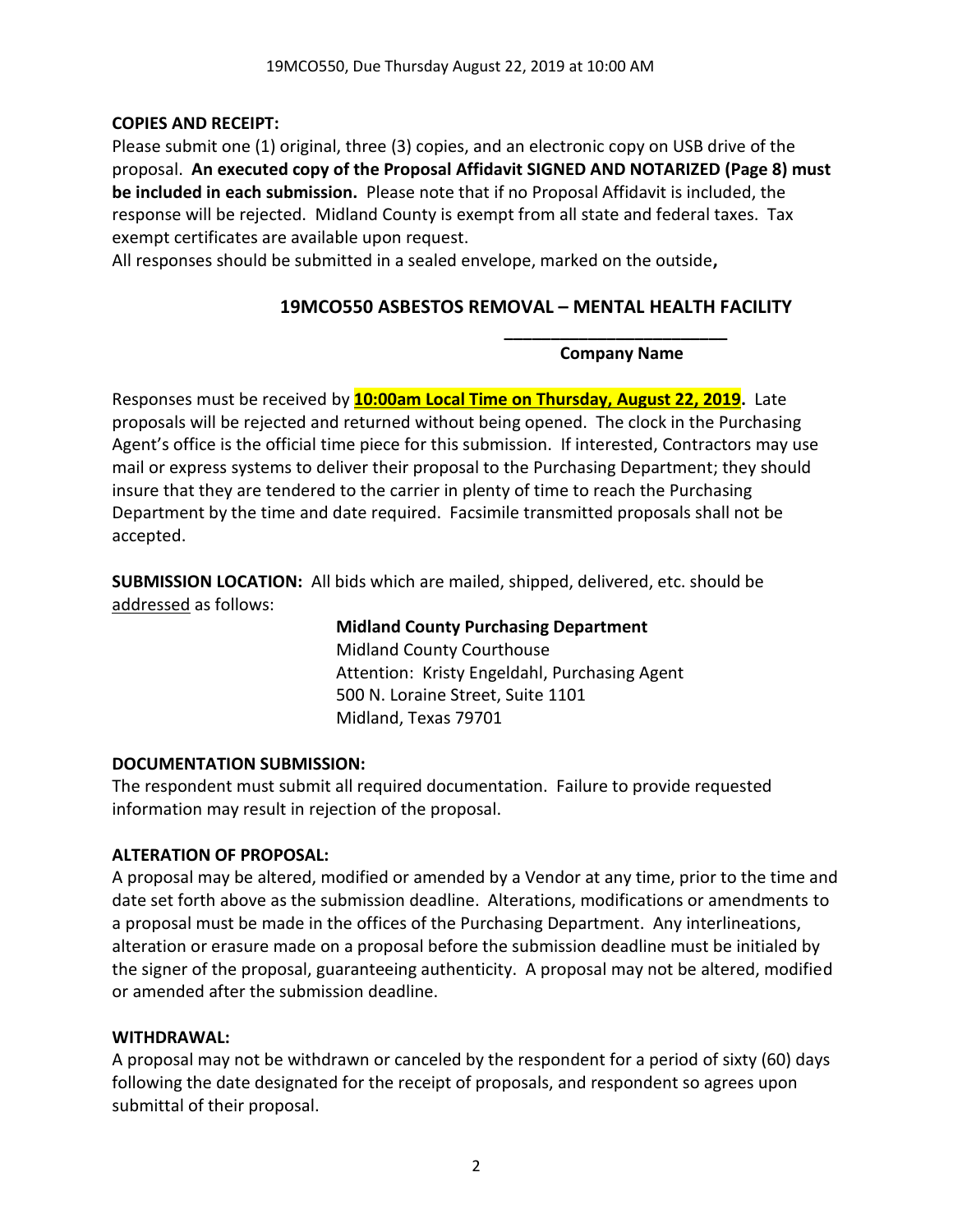### **CONFLICT OF INTEREST:**

No public official shall have interest in this contract, in accordance with Vernon's Texas Codes annotated Local Government Code Title 5, Subtitle C, Chapter 171. Vendor is required to sign affidavit form included in Proposal documents.

### **SILENCE OF SPECIFICATIONS:**

The apparent silence of these specifications as to any detail of the apparent omission from it of a detailed description concerning any point, shall be regarded as meaning that only the best commercial practices are to prevail. All interpretations of these specifications shall be made on the basis of this statement.

### **CONFIDENTIALITY:**

Contents of the proposals will remain confidential until the contract is awarded. At that time the contents will be made public under the Texas Public Information Act; except for any portion of a proposal which has been clearly marked as a trade secret or proprietary data (the entire proposal may not be so marked). Proposals will be opened, and the name of the firm submitting the proposal read aloud, acknowledged, at **10:05am on August 22, 2019**, in the Purchasing Department Conference Room located in the Midland County Courthouse, Suite 1101. All respondents or other interested parties are invited to attend the opening.

Vendors are hereby notified that the Owner strictly adheres to all statutes, court decisions, and opinions of the Texas Attorney General with respect to disclosure of public information.

# **ADDITIONAL INFORMATION AND DEMONSTRATION, NEGOTIATIONS:**

Prior to award, selected Vendors may be asked to provide further information concerning their proposal, up to and including presentations/demonstrations. The Midland County Commissioners Court reserves the right to reject any and all proposals or waive formalities as deemed in the best interests of Midland County. The County may also enter into discussions and revisions of proposals after submission and before award for the purpose of obtaining the best and final offer, and to accept the proposal deemed most advantageous to Midland County.

This request for proposal (RFP) is part of a competitive procurement process which is designed to best serve the interests of the County in obtaining complicated commodities and/or services. It also provides interested Contractors with a fair opportunity for their goods and services to be considered. The RFP process is designed to be a competitive negotiation platform, where price is not required to be the sole determinative factor. Also, the County has the flexibility to negotiate with interested vendors (one at a time) to arrive at a mutually agreeable relationship. Negotiations will be arranged with vendors in a hierarchal order, starting with the vendor selected as the primary. If a contract cannot be negotiated, negotiations will, formally and in writing, end with that Vendor and proceed to move to the second vendor, and so forth until a contract is negotiated.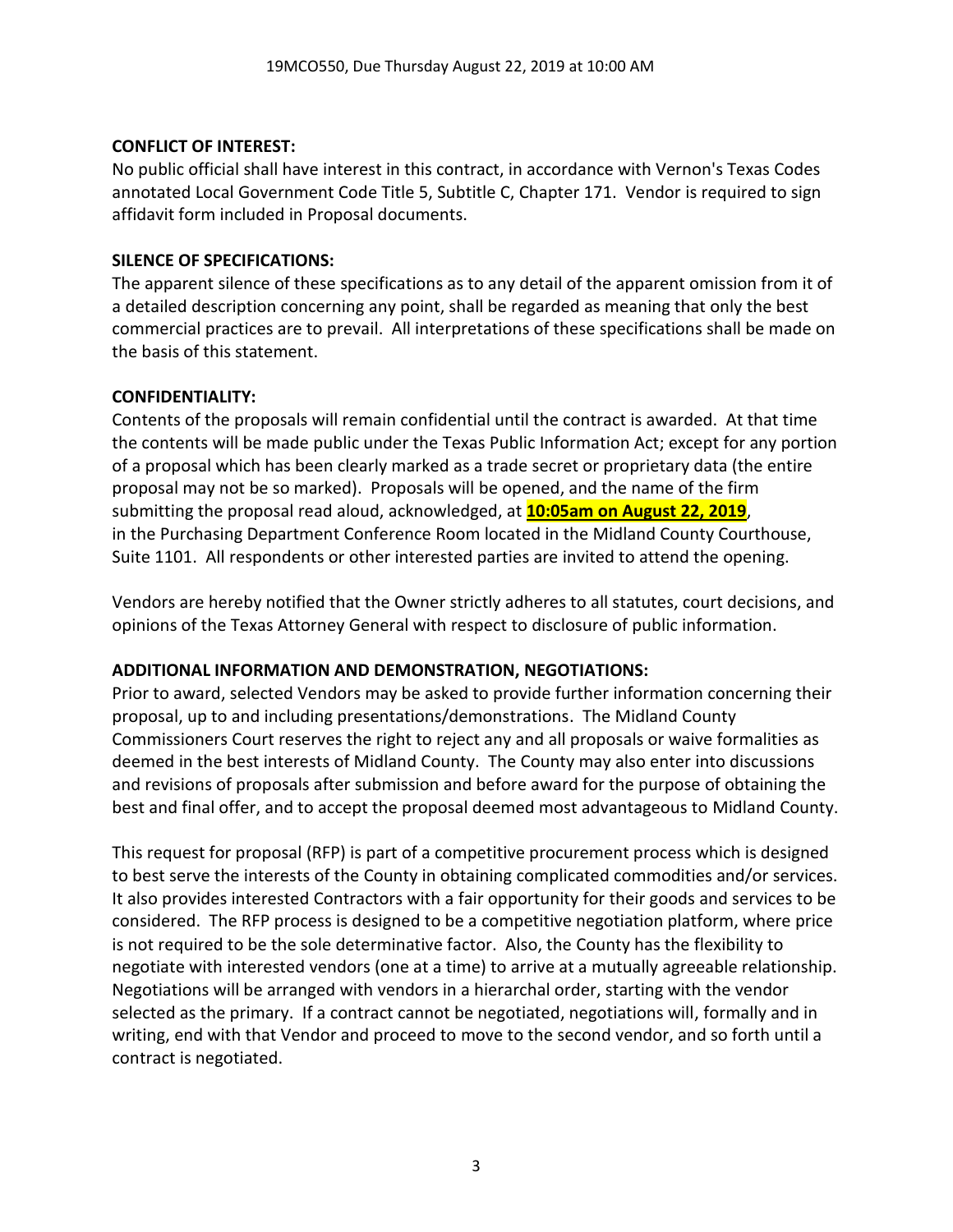### **RIGHTS OF THE CONTRACTING AUTHORITY:**

Midland County reserves the right to withdraw this RFP at any time and for any reason. Midland County also has the right to terminate its selection process at any time and to reject all responses, or all proposals. Receipt of the proposal materials by Midland County or submission of a proposal to Midland County confers no rights upon the vendor nor obligates Midland County in any manner.

All costs associated with the preparation or submittal of proposals shall be borne by the vendor, and no cost shall be sustained by Midland County.

#### **ORAL COMMITMENT:**

Vendors should clearly understand that any verbal representations made or assumed to be made during any discussions held between representatives of a vendor and any Midland County personnel or official are not binding on Midland County.

#### **WAIVER OF CLAIMS:**

Submission of a proposal indicates Vendor's acceptance of the evaluation technique and Vendor's recognition that some subjective judgments must be made by the County during the determination of qualification.

#### **SELECTION CRITERIA:**

Price is a primary consideration; however, it is not the only consideration to be used in the selection. The product and/or service to be provided is also of major importance. Midland County will require that the successful vendor provide a representative for all County related business, service, billing, installation, activation and termination of said service.

#### **ORDINANCES AND PERMITS:**

The Contractor/Vendor shall obtain all necessary permits from the City of Midland, Texas Building Inspection Department and any other agency having jurisdiction prior to commencement of work. Contractor/Vendor agrees, during the performance of the work, to comply with all applicable Federal, State, or local code and ordinances.

#### **INVOICES:**

Invoices are to be mailed to P.O. Box 421, Midland, Texas 79702 and should cite the applicable Purchase Order Number. Any and all notices or other communications required or permitted by any contract awarded as a result of this RFP shall be served on or given to Midland County, in writing, by personal delivery to the Purchasing Agent of Midland County, Texas, or by deposit with the United States Mail, postage prepaid, registered or certified mail, return receipt requested, addressed to the Midland County Purchasing Agent 500 N. Loraine Suite 1101 Midland, TX 79701, or at such other address as may have been specified by written notice to Vendor.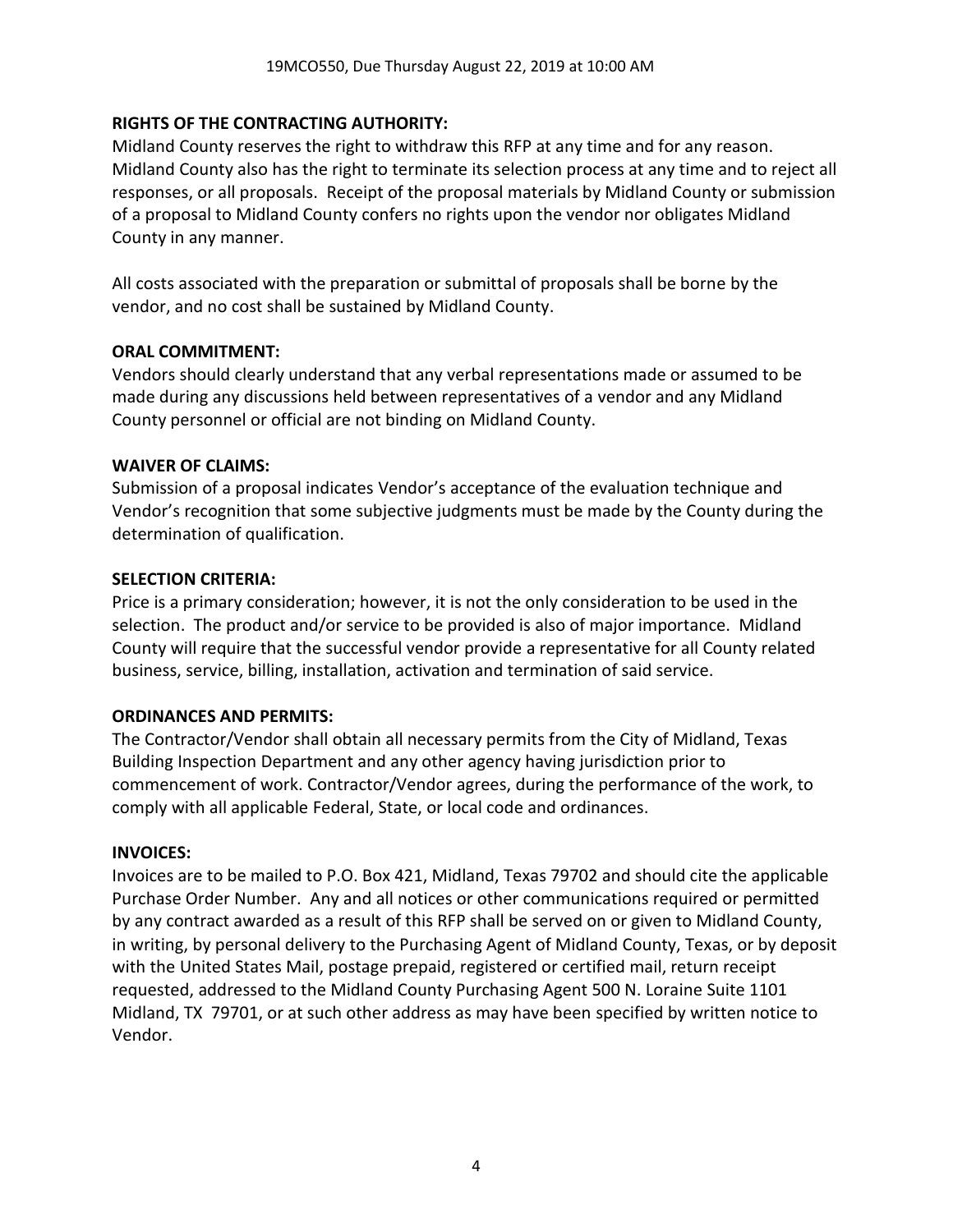#### **INSURANCE:**

The awarded Vendor will maintain such insurance as will protect the Vendor and the County from claims under the Workers' Compensation Acts, and any amendments thereof, and from any other claims for damages from personal injury, including death, which may arise from operations under this agreement, whether such operations be by themselves or by any sub-Contractor, or anyone directly or indirectly employed by either of them. Current Certificate of such insurance shall be furnished to Midland County and shall show all applicable coverage(s). Any subcontractor must adhere to the same requirements listed above and below (with the exception of the pollution liability).

### **Other insurance requirements are:**

-General Liability (including completed operations) with a \$1,000,000 per occurrence limit and \$2,000,000 general aggregate.

-Commercial Automobile Liability with a limit of no less than \$1,000,000. The coverage will also extend liability to hired and non-owned autos.

-Workers' Compensation with limit of \$1,000,000 for Employers Liability.

-We also require a minimum umbrella (or follow form excess policy covering over general liability, auto liability and workers compensation) of no less than \$2,000,000.

-Pollution liability coverage to for nay cleanup cost and damage to third parties in an amount of no less than \$1,000,000 per occurrence.

Midland County will require the selected Vendor to name Midland County as an additional for both the general liability and auto liability. A waiver of subrogation in favor of the County is required for the workers compensation. If the additional insured status or waiver of subrogation is not blanket, please send a copy of the actual endorsements prior to commencement of any work.

Midland County will require the selected Vendor to name Midland County as an additional insured and provide a waiver of subrogation prior to making a contract. All insurance must be placed through an insurance carrier licensed to operate in Texas and have an AM Best Rating greater than A-VI.

# **INDEMNIFICATION:**

The Vendor shall defend, indemnify and save whole and harmless the County and all its officers, agents and employees from and against any and all demands, claims, suits, or causes of action of any character, name, kind or description brought for, or on account of, arising out of or in connection with the Vendor's performance or non-performance of any obligation of Vendor or any negligent act, misconduct or omission of the Vendor in the performance of its contractual obligations. The Vendor shall defend, indemnify, save, and hold harmless the County and its officers, agents, representatives and employees from and against any and all demands, claims, suits, or causes of action of any character, name, kind or description brought for, on account of, arising out of or in connection with Vendor's product or service.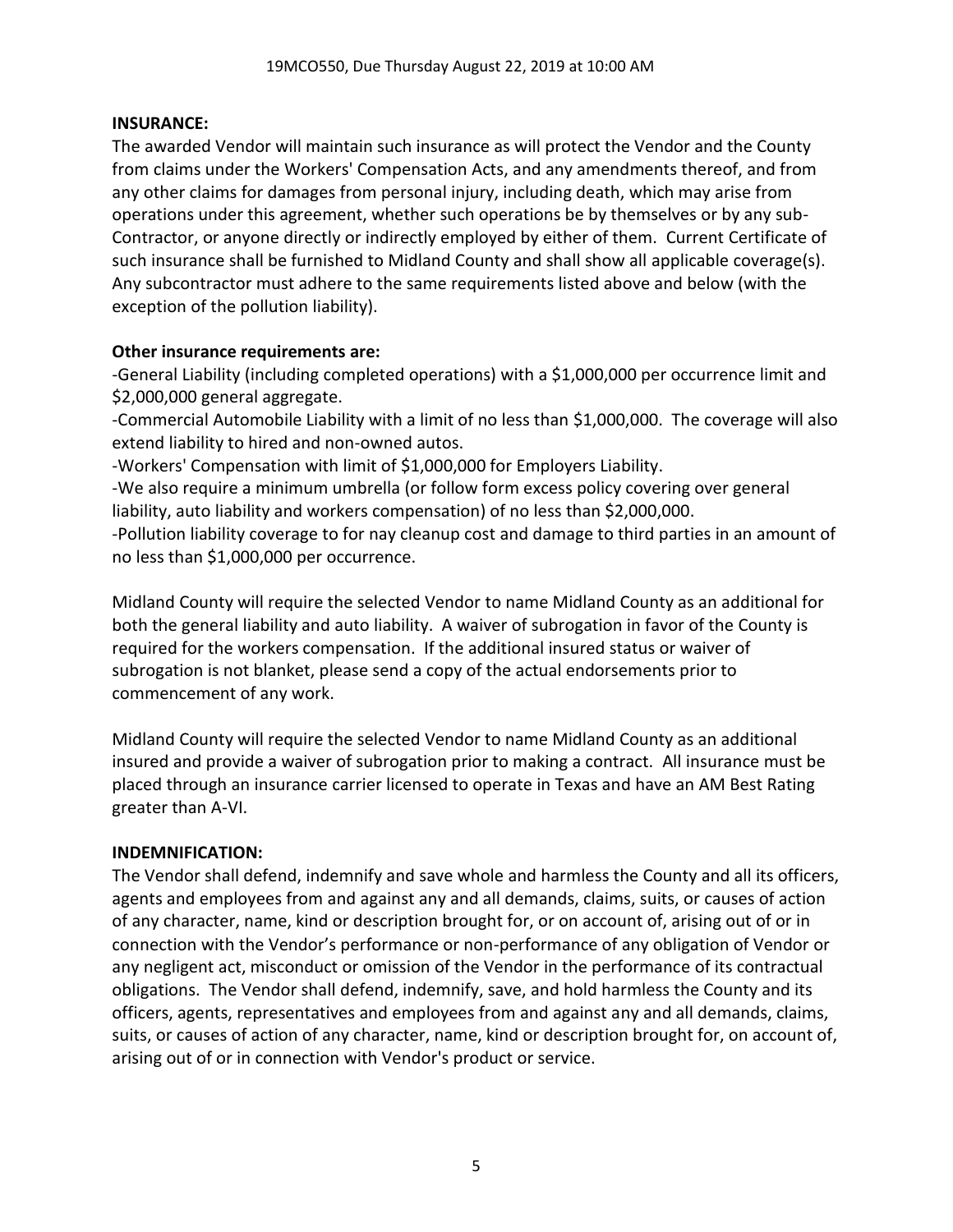### **STATUS OF INDEPENDENT CONTRACTOR:**

Vendor shall be considered an independent contractor, for all purposes. Vendor will not at any time, directly or indirectly, act as an agent, servant, representative or employee of the County. Vendor will not take any action which is intended to create any commitments, duties, liabilities or obligations on behalf of the County, without prior written consent of the County.

### **PARTIAL INVALIDITY:**

In the event any one or more of the provisions contained in this RFP or any contract resulting therefore, for any reason, be held to be invalid, illegal or unenforceable in any respect, such invalidity, illegality or unenforceability shall not affect any other provision of this RFP or any contract resulting therefore and this RFP or the contract resulting therefore shall be construed as if such invalid, illegal or unenforceable provision had never been contained herein.

### **CONTRACT TERMINATION:**

Non-performance of the Vendor/Contractor in terms of specifications or noncompliance with terms of this contract shall be basis for termination of the contract by the County. Termination in whole or in part, by the County may be made at its option and without prejudice to any other remedy to which it may be entitled at law or in equity, or elsewhere under this contract, by giving (60) sixty days written notice to the Contractor/Vendor with the understanding that all work being performed under this contract shall cease upon the date specified in such notice. The County shall not pay for work, equipment, services or supplies which are unsatisfactory. Contractor/Vendor may be given reasonable opportunity prior to termination to correct any deficiency. This, however, shall in no way be construed as negating the basis for termination for non-performance. The right to terminate the notice thereof is controlled by these proposal specifications and is not subject to being altered by contract.

#### **LAW GOVERNING:**

The parties under contract shall be subject to all Federal laws and regulations, and all rules and regulations of the State of Texas. The laws of the State of Texas shall govern the interpretation and application of the contract; regardless of where any disagreement over its terms should arise or any case of action arise.

#### **REMEDIES:**

The successful vendor and Midland County agree that both parties have all rights, duties, and remedies available as stated in the Uniform Commercial Code.

#### **VENUE:**

It is hereby agreed that the contract will be made in Midland, Midland County, Texas, and any dispute arising as a result of it shall be governed by the laws of the State of Texas for the purpose of any law suit, and the parties agree that such lawsuit shall be brought in Midland County, Texas.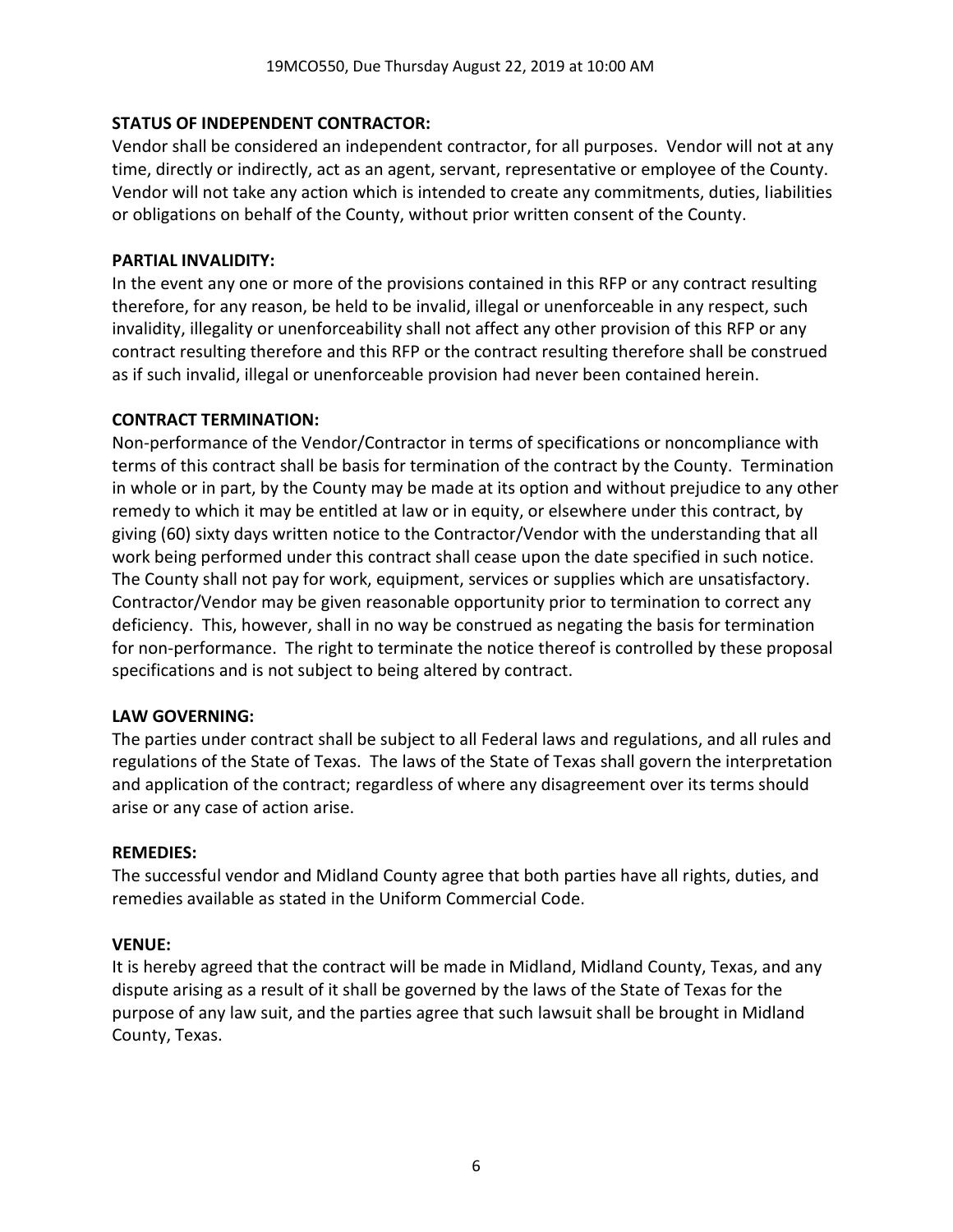### **FUNDING CONTINGENCY:**

Any contract awarded pursuant to this RFP shall be contingent on sufficient funding and authority being made available in each fiscal period by the appropriate officials of Midland County. If sufficient funding or authority is not made available, the contract shall become null and void.

### **ASSIGNMENT:**

The Contractor shall not sell, assign transfer or convey this contract in whole or in part, without the prior written consent of the County.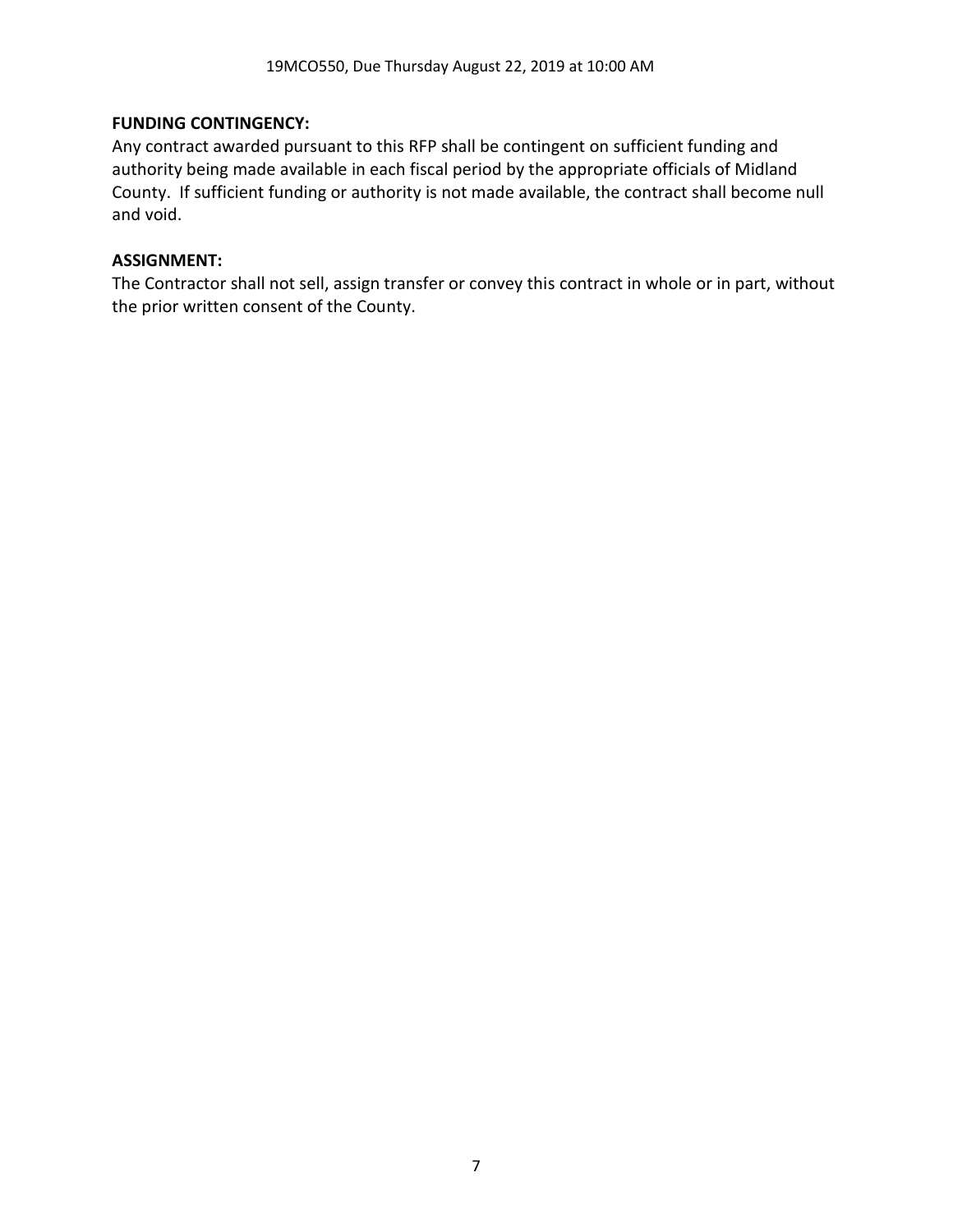# **REQUIRED FORM COMPANY AFFIDAVIT**

The affiant, The affiant, The affiant,  $\frac{1}{2}$  is tates with respect to this submission to County:

I (we) hereby certify that if the contract is awarded to our firm that no member or members of the governing body, elected official or officials, employee or employees of said County, or any person representing or purporting to represent the County, or any family member including spouse, parents, or children of said group, has received or has been promised, directly or indirectly, any financial benefit, by way of fee, commission, finder's fee or any other financial benefit on account of the act of awarding and/or executing a contract.

I hereby certify that I have full authority to bind the company and that I have personally reviewed the information contained in the RFP and this submission, and all attachments and appendices, and do hereby attest to the accuracy of all information contained in this submission, including all attachments and exhibits.

I acknowledge that any misrepresentation will result in immediate disqualification from any consideration in the submission process.

I further recognize that County reserves the right to make its award for any reason considered advantageous to the County. The company selected may be without respect to price or other factors.

| Type of business organization (corporation, LLC, partnership, proprietorship) |  |
|-------------------------------------------------------------------------------|--|
|                                                                               |  |
|                                                                               |  |
|                                                                               |  |

Notary Seal Below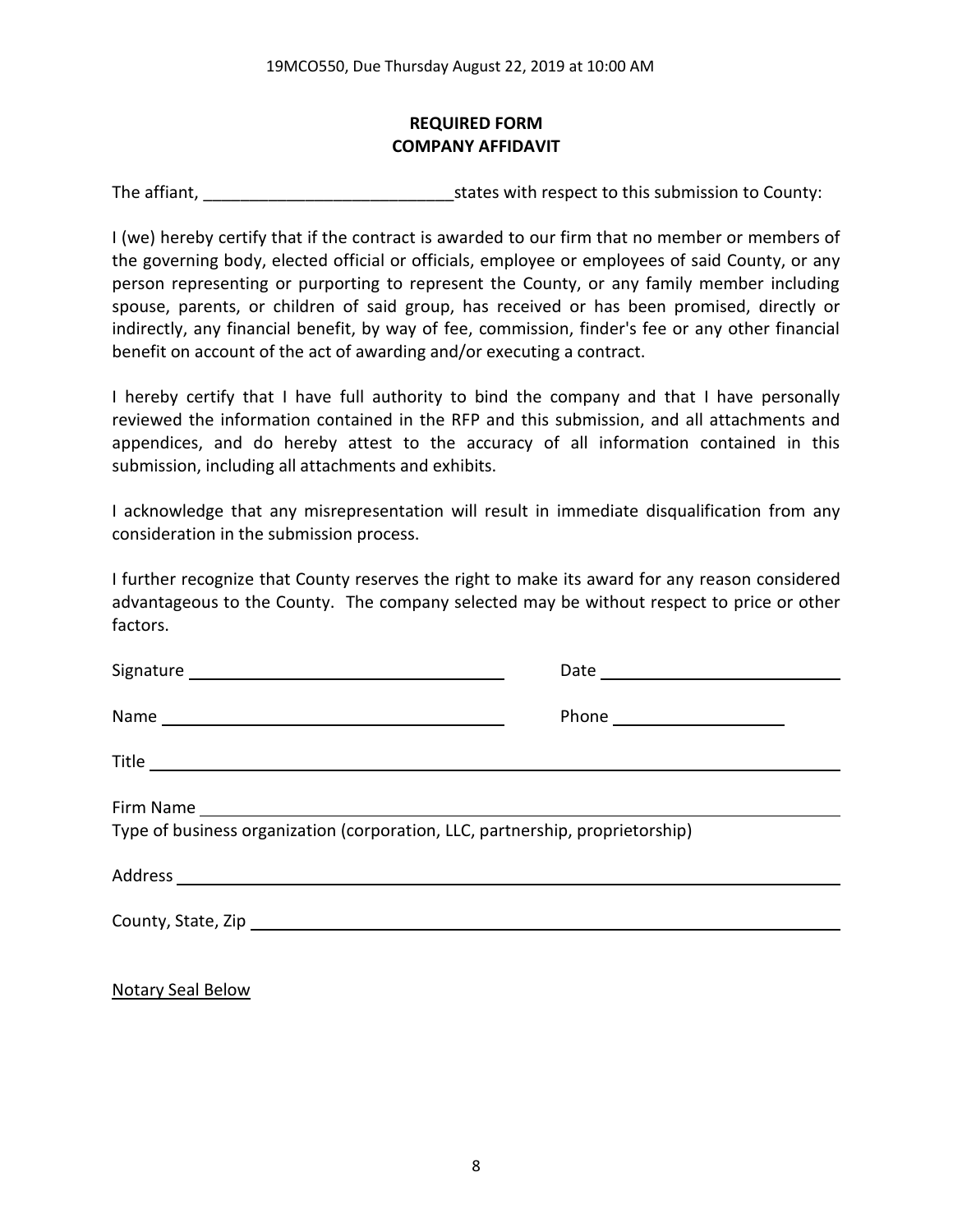# **SPECIFICATION**

### **PURPOSE:**

Midland County is in need of a vendor to completely remove all asbestos materials from 509 N. Loraine St, Midland, TX. Work shall include, but not be limited to: preparation, asbestos removal, air monitoring and air sampling.

# **PROJECT OBJECTIVES:**

- **A.** Remove all asbestos containing material from the Midland County Mental Health Facility.
	- **1.** Abatement of Sheetrock Compound & Texture
	- **2.** Abatement of Floor Tile and Mastic
	- **3.** Abatement of Wall Plaster Finish Coat
	- **4.** Abatement of Windows
- **B.** Contractor shall insure that no individual is exposed to asbestos fibers in excess of levels set by law.
- **C.** Contractor shall insure that no asbestos contamination occurs outside any containment erected by Contractor.
- **D.** Contractor shall insure that all asbestos waste is disposed of in accordance to all applicable laws.
- **E.** Contractor shall document all activities pertaining to this project in accordance with all applicable laws.

Prior to removal, utilizing full PPE, the Contractor shall clean and dispose of non-asbestos materials as regular waste if materials can be de-contaminated. The Contractor will be responsible for disposal of all waste. No debris shall be left on the property.

# **PERSONNEL QUALIFICATIONS:**

All Contractor personnel involved in this project must be trained and have EPA Approved Certifications showing they are fully qualified to do asbestos removal. Contractor shall insure that every worker is thoroughly familiar with the standard operating procedure of the Contractor for abatement work and with all applicable laws.

# **SUBCONTRACTOR AND/OR SUPPLIER IDENTIFICATION:**

Should the Bidder subcontract any work, the Bidder shall indicate below the name of each subcontractor and/or supplier the bidder will use in the performance of the contract. The Bidder shall specify the work to be performed by the subcontractor or the materials to be provided by the supplier. Any changes in subcontractor and/or supplier listed below shall require prior approval by the Purchasing Office.

# **SPECIFICATIONS:**

Vendor will be responsible for providing all supplies, equipment and labor to completely remove asbestos.

# **REFERENCES:**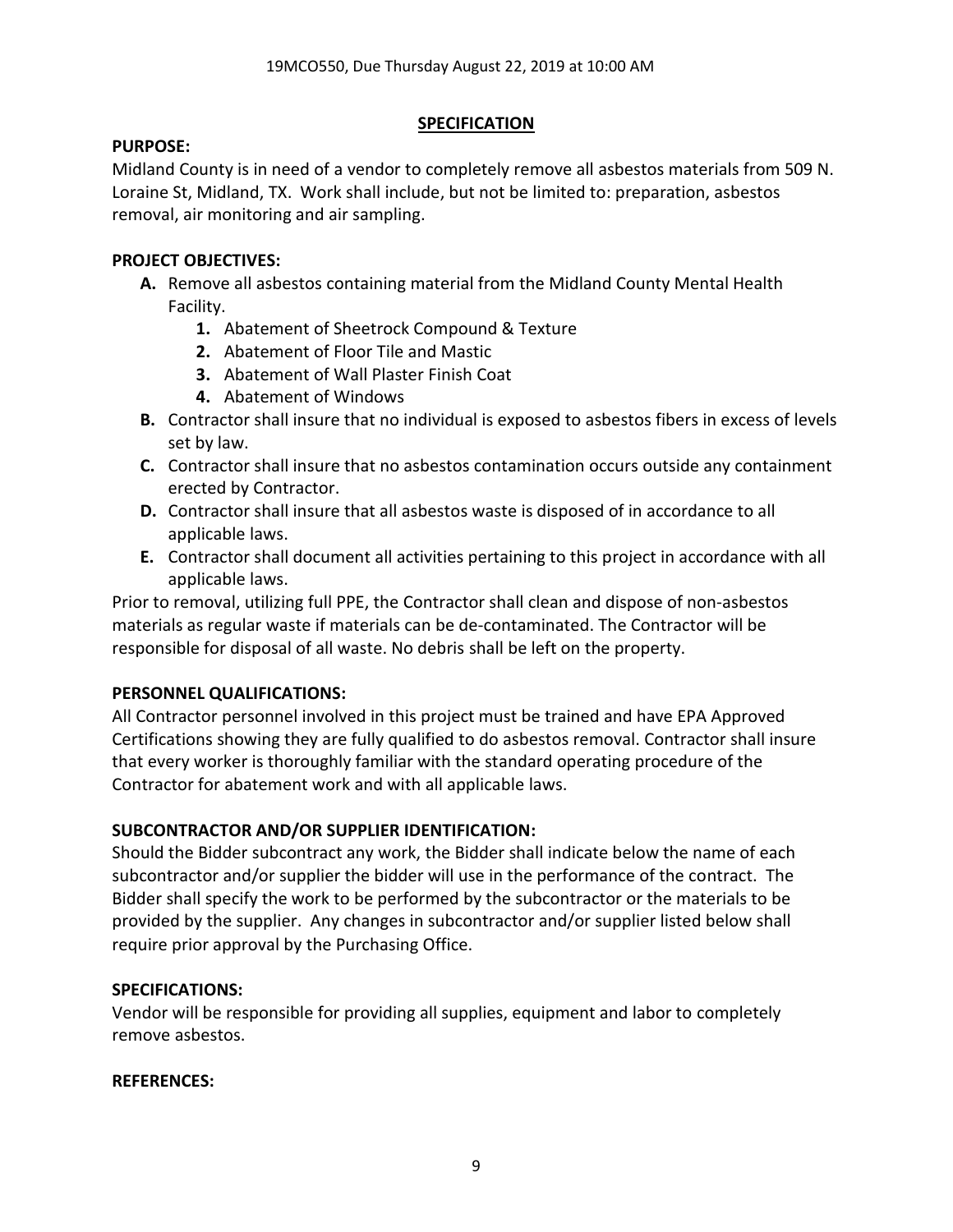Please provide at least 2 references for commercial projects, preferably any local/state government clients that the vendor has provided a similar type of road work as requested in this RFP.